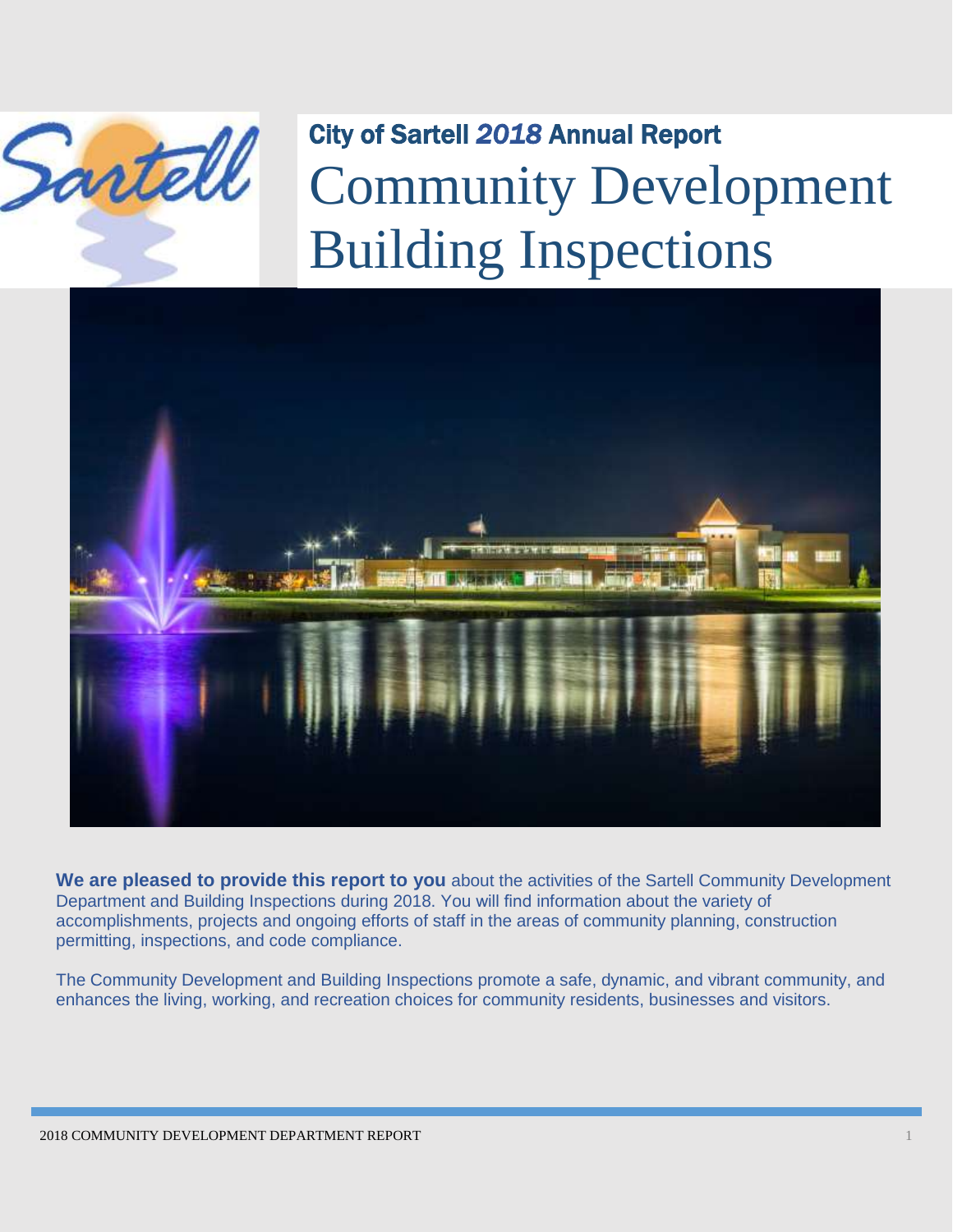# **Community Development Staff**

Community Development Dir. /Assistant City Administrator – Anita Archambeau City Planner/Community Development Technician – Nate Keller

## **Building Inspections Staff**

Building Official – Kyle Christensen (Resigned September 2018) Building Official/Building Inspector - Jeff Nelson Building Inspector - Mark Finn Fire Marshal/Code Official – Butch Rieland Permit Tech - Jill Hollenkamp

### **Planning Commission Members**

Nathan Crowe (Chair) Jeff Phillipich Tim Elness Abby Legatt Gary Orman Janagen Ramanathan, Student Liaison

#### **2018:**

- The Planning Commission held a total of 6 regular meetings and one special meeting.
- The City Council held seven public hearings for planning and zoning related actions.

#### **2017:**

- The Planning Commission held a total of 11 regular meetings and three special meetings.
- The City Council held 18 public hearings for planning and zoning related actions.

#### **2016:**

- The Planning Commission held a total of 10 regular meetings and one special meeting.
- The City Council held 23 public hearings for planning and zoning related actions.

#### **2015:**

- The Planning Commission held a total of 10 regular meetings and two special meeting.
- □ The City Council held 14 public hearings for planning and zoning related actions.

#### **2014:**

- The Planning Commission held a total of 12 regular meetings and 3special meetings.
- The City Council held 12 public hearings for planning and zoning related actions.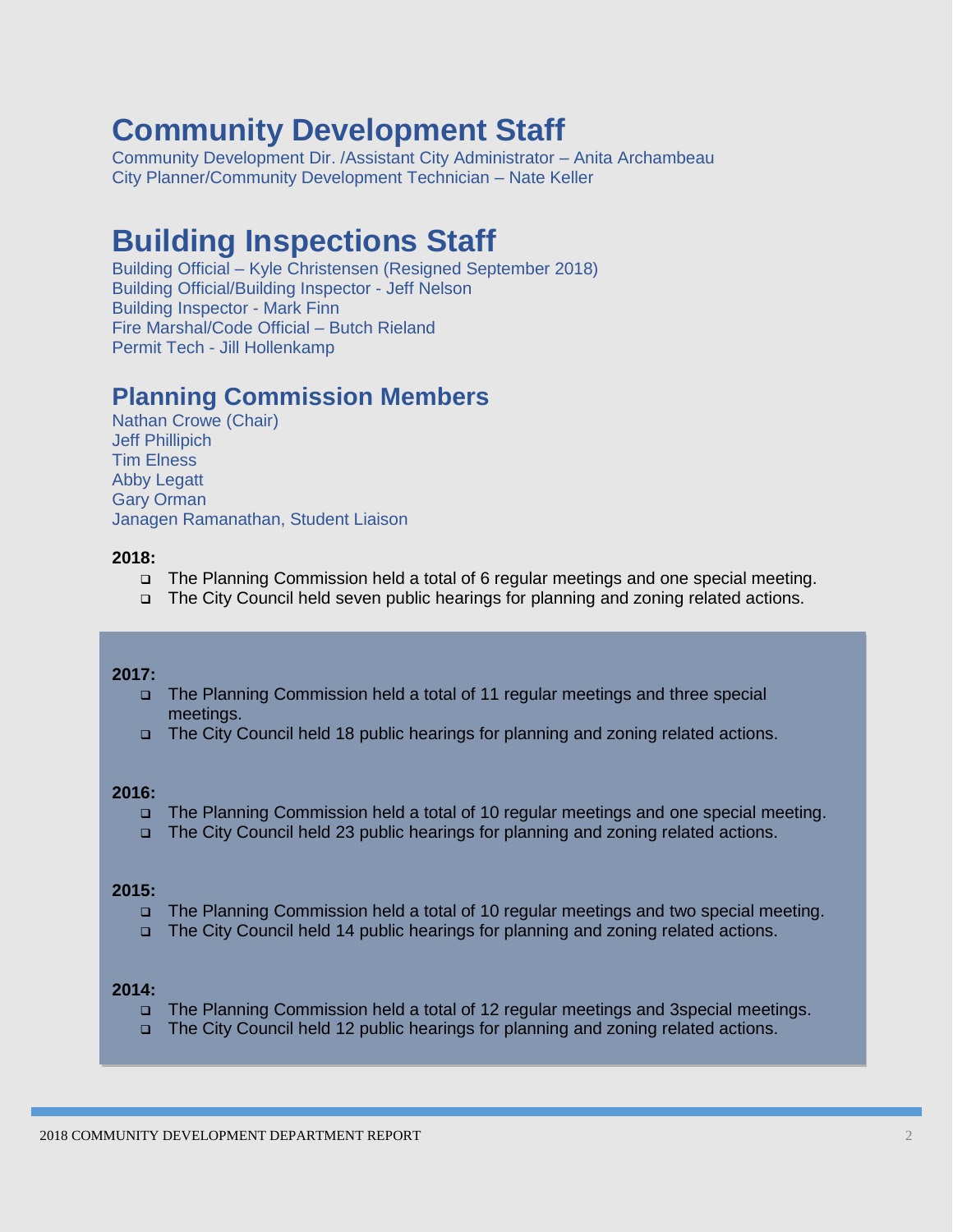### **Vacations**

In 2018, the City Council granted 3 utility easement vacations.

- 1. Sandstone Village Plat 2 Utility/Drainage Easements Approved (Lot Consolidation)
- 2. Sandstone Village Plat 3 Utility/Drainage Easements Approved (Lot Consolidation)
- 3. Motorworks Utility and Drainage Approved (Lot Consolidation)

In 2017, the City Council granted 4 utility easement vacations. In 2016, the City Council granted 3 utility, ROW easement vacations. In 2015, the City Council granted 2 utility easement vacations. In 2014, the City Council granted 2 utility easement vacations.

### **Variances**

In 2018, there were no requests for a variance.

- **2017** The City received 2 request for a variance for reduced setbacks.
- **2016** The City received 1 request for a variance**.**
- **2015** The City processed no requests for variances**.**
- **2014** The City approved three requests for variances. They were to encroach into the wetland setback, accessory structure in the side yard and sideyard setbacks.

### **Conditional Use Permits**

In 2018, the City reviewed conditional use permit (CUP) requests:

1. Telecommunications Tower Approved

**2017** In 2017, the City reviewed 2 conditional use permit (CUP) requests to allow for swimming pools within two separate apartment projects. Both were approved.

- **2016** In 2016, the City reviewed three conditional use permit requests to allow for the Pinecone Regional Parking lot, Winners Patio and Savanna Oaks Solar Garden
- **2015** In 2015, the City reviewed three conditional use permit (CUP) requests to allow for a car wash, used car sales, and a solar garden. All were approved**.**
- **2014** In 2014, the City reviewed two conditional use permit (CUP) requests to allow for fences within a floodway. Both were approved.

### **Interim Use Permits**

In 2018, there was 1 IUP request submitted to the City. 1. Riverboat Depot Approved (and amended)

- **2017** There were no IUP requests submitted to the City.
- **2016** There were 3 IUP requests approved by the City.
- **2015** There were no IUP requests submitted to the City
- **2014** There were no IUP requests submitted to the City**.**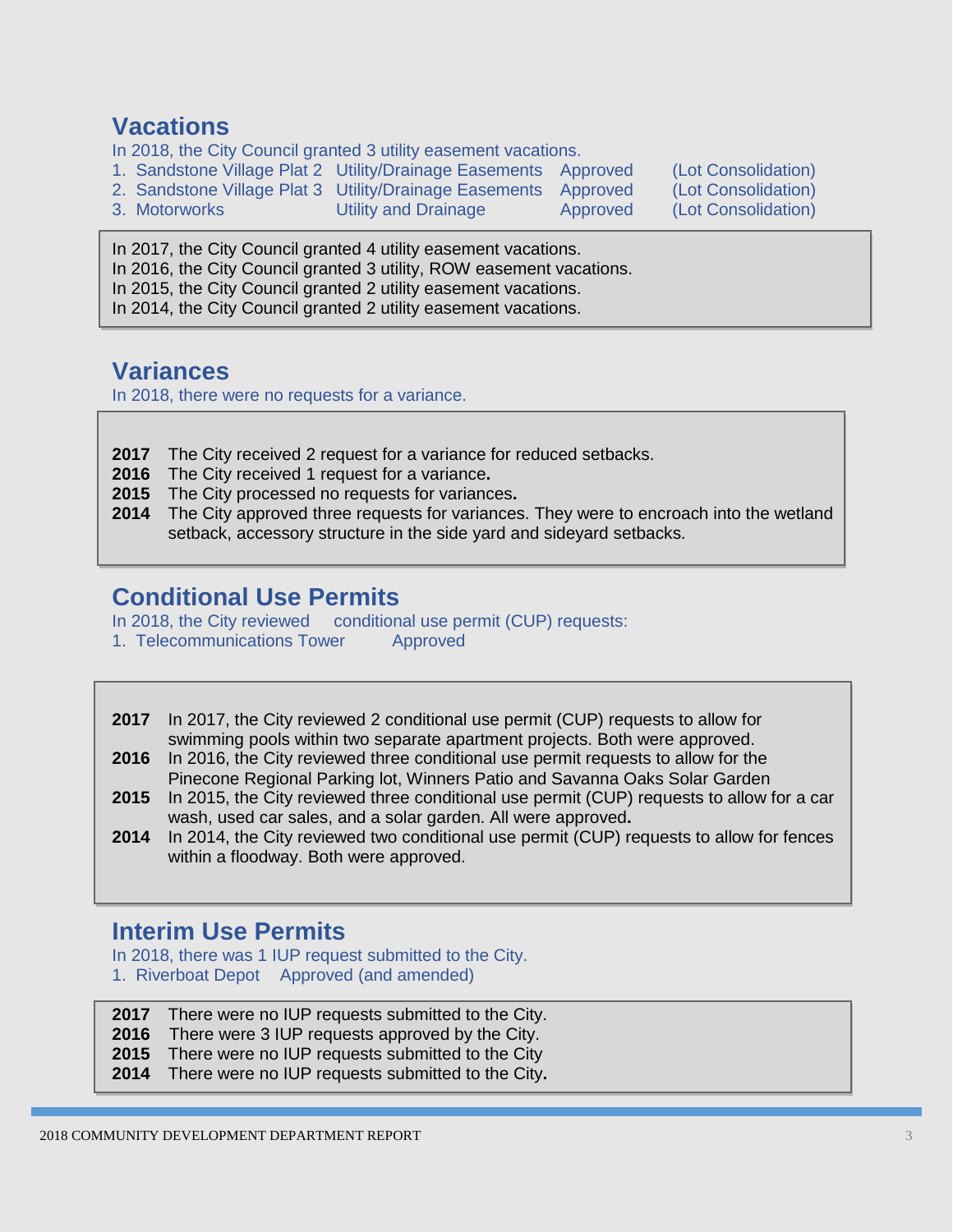### **Special Event Permits**

Along with the police department, the Planning Department processed 13 special event permits in 2018.

- 5k color run Celebration Lutheran Church
- Bernick's Hairball Concert
- Pot O' Gold 5k YMCA
- Apple Duathlon
- Dezurik 5k
- St. Francis 5k
- Blueline Benefit fundraiser
- J.Maiers appreciation celebration
- Rock n Block
- Arc Midstate 5k
- Coborns (Riverside) Anniversary celebration
- Sartell Youth Hockey Fundraiser
- Jingle Bell 5k

### **Sign Permits**

In 2018, the planning department handled 27 total sign permit applications including 19 permanent signs,3 temporary, and 5 community event signs (5K races, Summerfest, festivals).

#### **2017**

The planning department handled 33 total sign permit applications including 18 permanent signs, 11 temporary community event signs (5K races, Summerfest, festivals) and 4 temporary on premise signs.

#### **2016**

The planning department handled 41 total sign permit applications including 24 permanent signs, 9 temporary community event signs (5K races, Summerfest, festivals) and 8 temporary on premise signs.

#### **2015**

The planning department handled 43 sign permit applications for 22 permanent signs, 12 temporary community event signs (5K races, Summerfest, festivals) and 7 temporary on premise signs.

#### **2014**

The planning department processed 34 sign permit applications for 16 permanent signs, 9 temporary community event signs, 0 temporary new development sign, and 9 temporary on premise signs (commercial districts).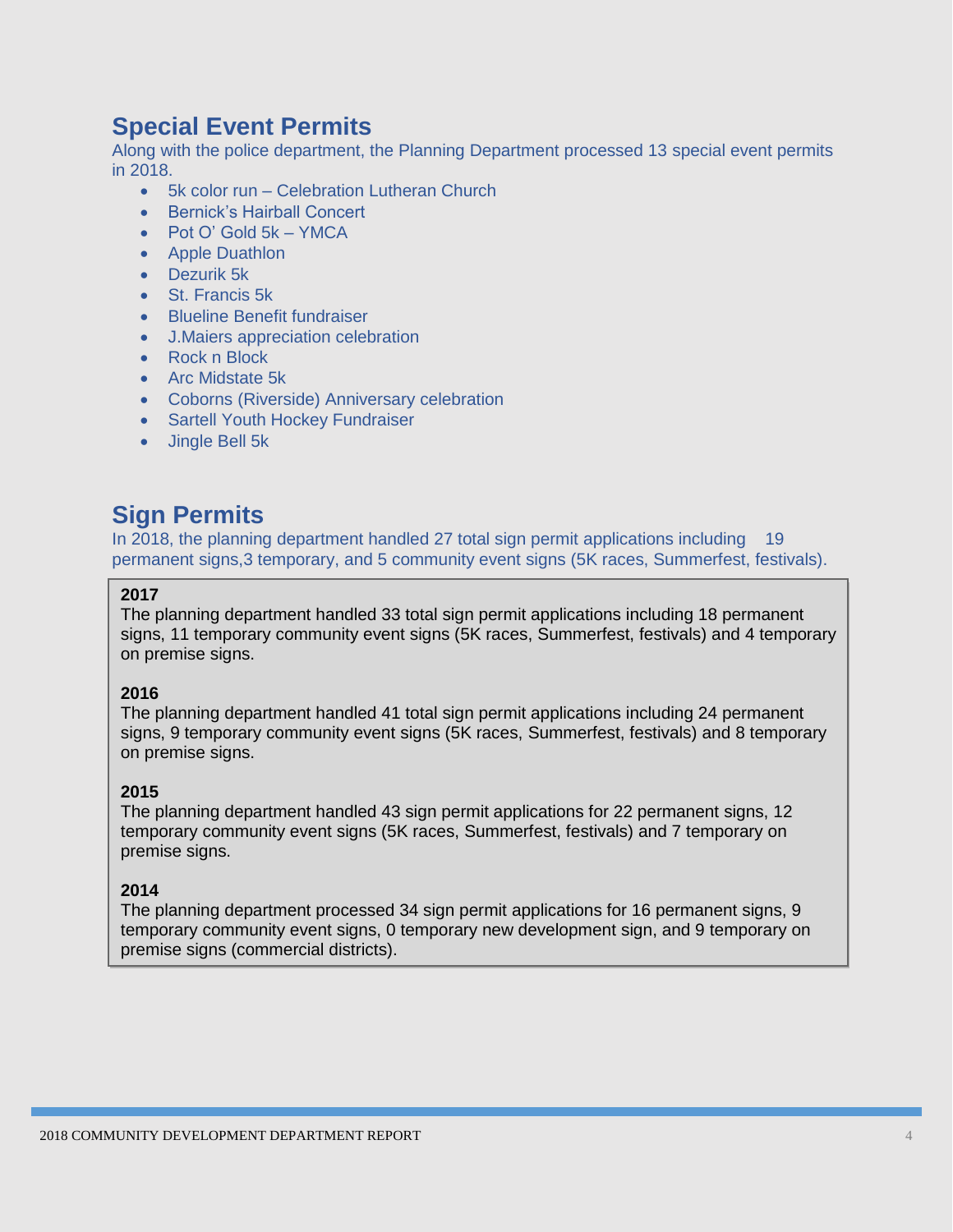### **Rezoning/Zoning Establishments**

In 2018, the City processed the following rezoning requests: 1. 600 1st Ave NE R3 to B2 - Approved

#### **2017**

The City processed 2 requests for rezoning/zoning establishments (JK Secure Storage and Heritage 70).

#### **2016**

The City processed 4 requests for rezoning/zoning establishments (Sandstone 2 and 3, Blackberry Ridge West and Ferche SW 35).

#### **2015**

The City processed 4 requests for rezoning/zoning establishments (Providence and Arbor Trails Developments, 331 4<sup>th</sup> Ave S and the Yarmon/Diverse/Katterhagen Properties.

**2014**

The City processed no request for rezoning/zoning establishments

### **Land Use Amendments**

In 2018, the City processed the following Land Use Amendments: 1. 600 1st Ave NE Medium Density to General Business - Approved

**2017** The City did not process any Land Use Amendments:

**2016** The City did not process any requests for Land Use Amendments.

**2015** The City processed one requests for a Land Use Amendments (Yarmon/Diverse/Katterhagen Properties).

**2014** The City did not process any requests for Land Use Amendments.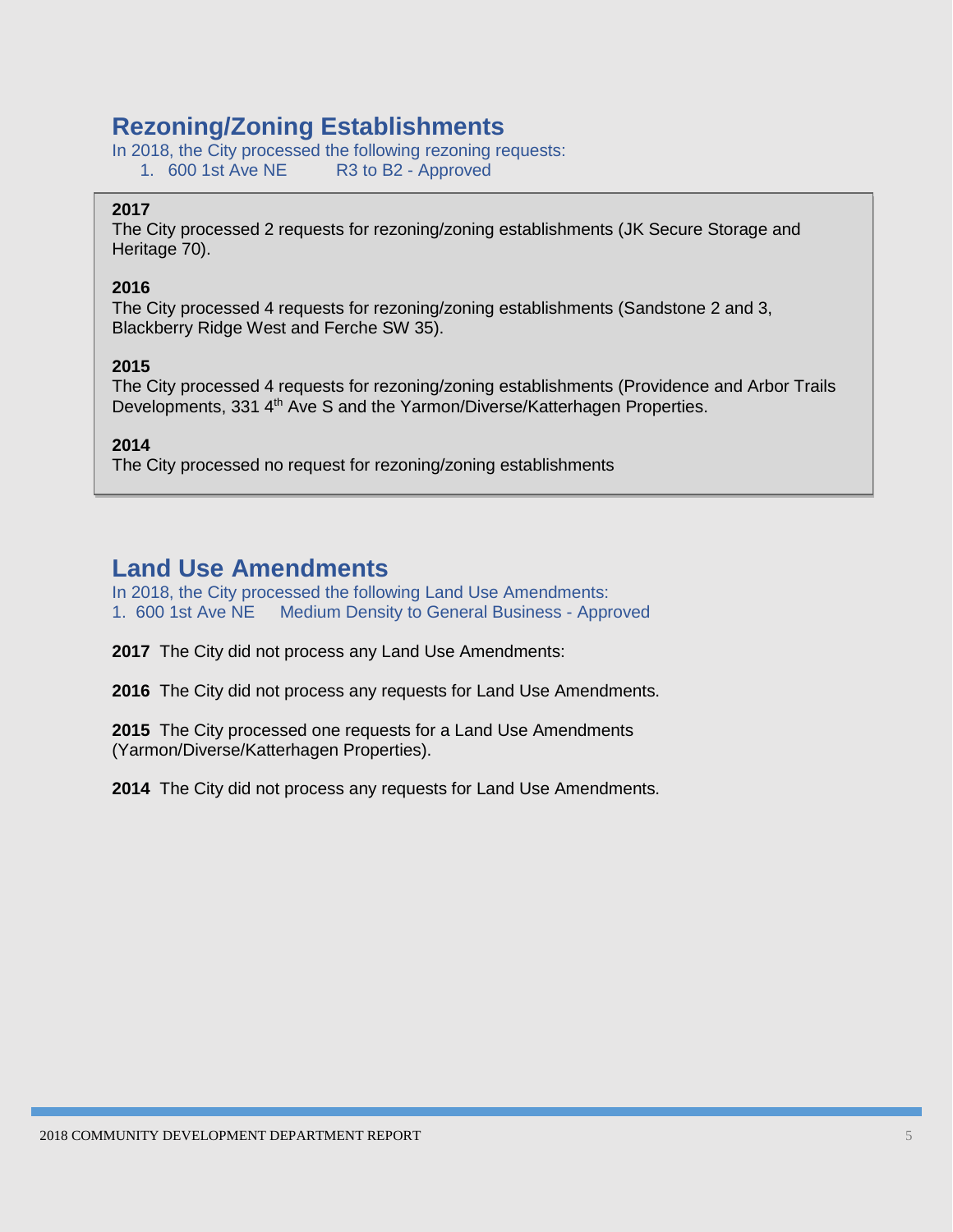### **Preliminary Plats**

In 2018, the City did not process any Preliminary Plats.

| <b>Total Apartment Lots -</b>          | O        |
|----------------------------------------|----------|
| <b>Total Townhome/Medium Density -</b> | 0        |
| <b>Total Commercial Lots -</b>         | $\bf{0}$ |
| <b>Total School -</b>                  | $\bf{0}$ |
| Total Industrial -                     | $\bf{0}$ |
| <b>Total Single Family -</b>           | O        |

| 2017 Preliminary Platted -<br>Over the course of 2017, the City processed 5 preliminary plat requests<br><b>Total Apartment Lots -</b><br>Total Townhome/Medium Density -<br><b>Total Commercial Lots -</b><br>Total School -<br>Total Industrial -<br>Total Single Family -                    | O<br>$\overline{2}$<br>32 |
|-------------------------------------------------------------------------------------------------------------------------------------------------------------------------------------------------------------------------------------------------------------------------------------------------|---------------------------|
| 2016 Preliminary Platted -<br>Over the course of 2016, the City processed 6 preliminary plat requests.<br><b>Total Apartment Lots -</b><br>Total Commercial Lots -<br>Total Single Family -                                                                                                     | 3<br>4<br>40              |
| 2015 Preliminary Platted -<br>Over the course of 2015, the City processed two requests for Preliminary Plats.<br><b>Total Apartment Lots -</b><br>Total Commercial Lots -<br>Total Single Family -<br>2014 Preliminary Platted -<br>The City did not process any requests for Preliminary Plat. | $\mathbf{O}$<br>0<br>143  |

### **Final Plats**

In 2018, the City Council rendered an action on the following Final Plats:<br> *PLAT Lots Zone PLAT Lots Zone ACTION* Lakeview Estates **1 R1** Approved **TOTAL Final Plat** Total Single Family Residential Lots - 1 lot Total Twin/Townhome Lot - 0 lot Total Apartment Lots - 0 lots Total Commercial Lots - 0 lot Total School Lots - 0 lot<br>
Total Industrial Lots - 0 lots<br>
0 lots Total Industrial Lots -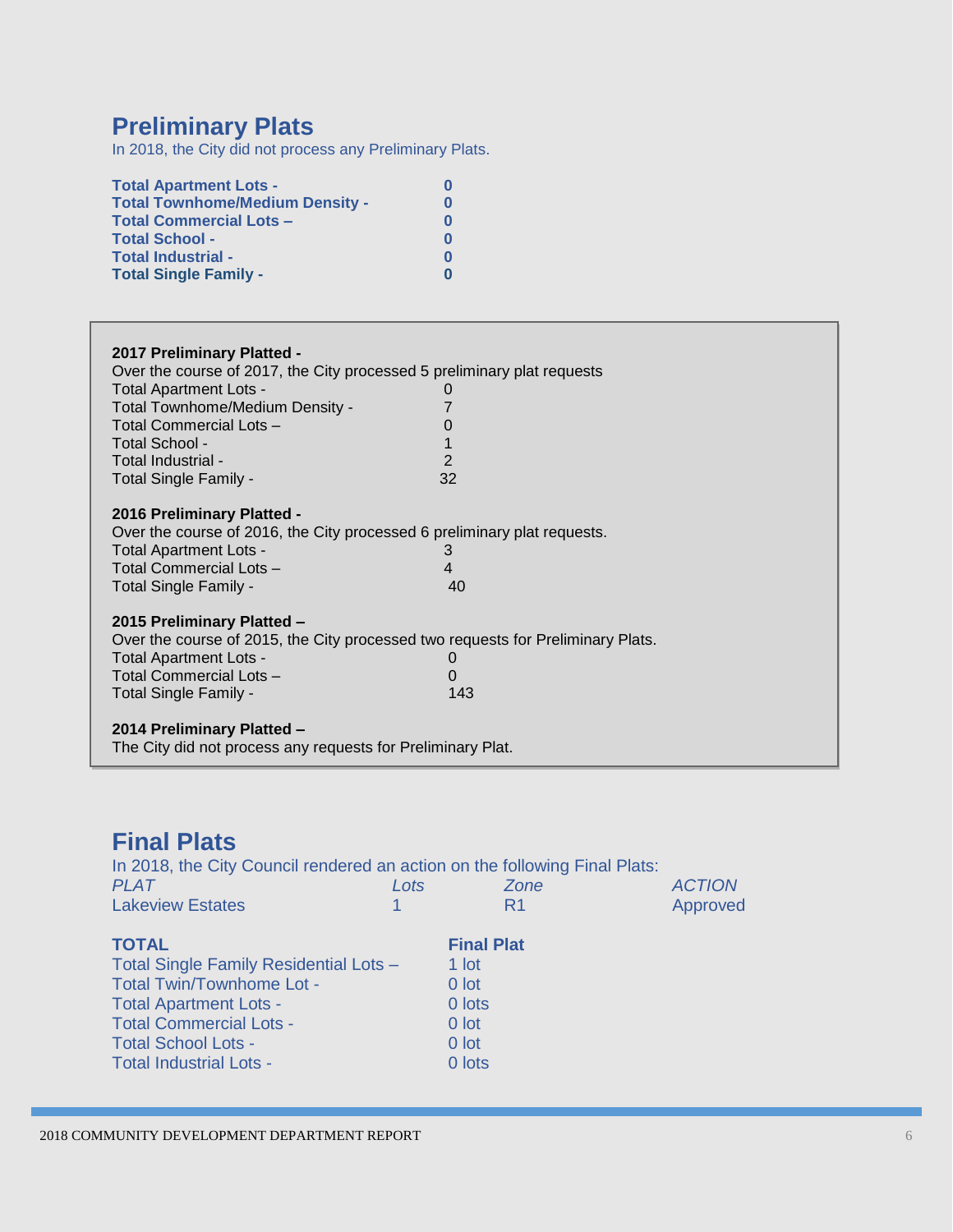| 2017 Final Plats<br>Total Single Family Residential Lots -<br>Total Twin/Townhome Lot -<br><b>Total Apartment Lots -</b><br><b>Total Commercial Lots -</b><br>Total School Lots -  | 65 lots (Knottingham Village 2 - minus 2 lots)<br>0 lot<br>2 lots<br>1 lot<br>1 lot |
|------------------------------------------------------------------------------------------------------------------------------------------------------------------------------------|-------------------------------------------------------------------------------------|
| 2016 Final Plats<br>Total Single Family Residential Lots -<br>Total Twin/Townhome Lot -<br>Total Apartment Lots -<br><b>Total Commercial Lots -</b><br>Total Solar Garden/SF Lot - | 87 lots<br>$22$ lot<br>2 lot<br>$0$ lot<br>1 lot                                    |
| 2015 Final Plats<br>Total Single Family Residential Lots -<br>Total Twin/Townhome Lot -<br><b>Total Apartment Lots -</b><br>Total Commercial Lots -                                | 54 lots<br>$0$ lot<br>1 lot<br>1 lot                                                |

### **Site Plans**

In 2018, staff approved the following Administrative Site Plans:

| <b>Site Plan</b>          | <b>Type/Square Footage</b> |
|---------------------------|----------------------------|
| <b>Grandview Crossing</b> | MF - 14 Unit               |
| Heritage Village 3        | 61 Units                   |

Total Square Footage of Commercial/Office – 0 Total Square Footage/Units Residential – 75 Units (14 unit on hold indefinitely)

#### **2017**

*Site Plan Type/Square Footage*  Nystrom & Associates/office complex Sartell-St. Stephen High School 290,000 sf Heritage Village Two Apts 130 units (two apt. complexes plus leasing office)<br>Northview Apts 130 units (two apt. complexes) 70 units (two apt. complexes) Savanna Solar Garden 3MW Solar Garden 3MW Solar Garden<br>
3MW Solar Garden 3MW Solar Garden<br>
3MW Solar Garden 3MW Solar Garden 11 total storage buildings conducted in 3 phases  $-$ Total Square Footage of Commercial/Office – 310,244 SF Total Square Footage/Units Residential – 200 Units

| 2016 Site Plans: |
|------------------|
| <b>Site Plan</b> |
| Grevstone        |

**Square Footage** 22 Units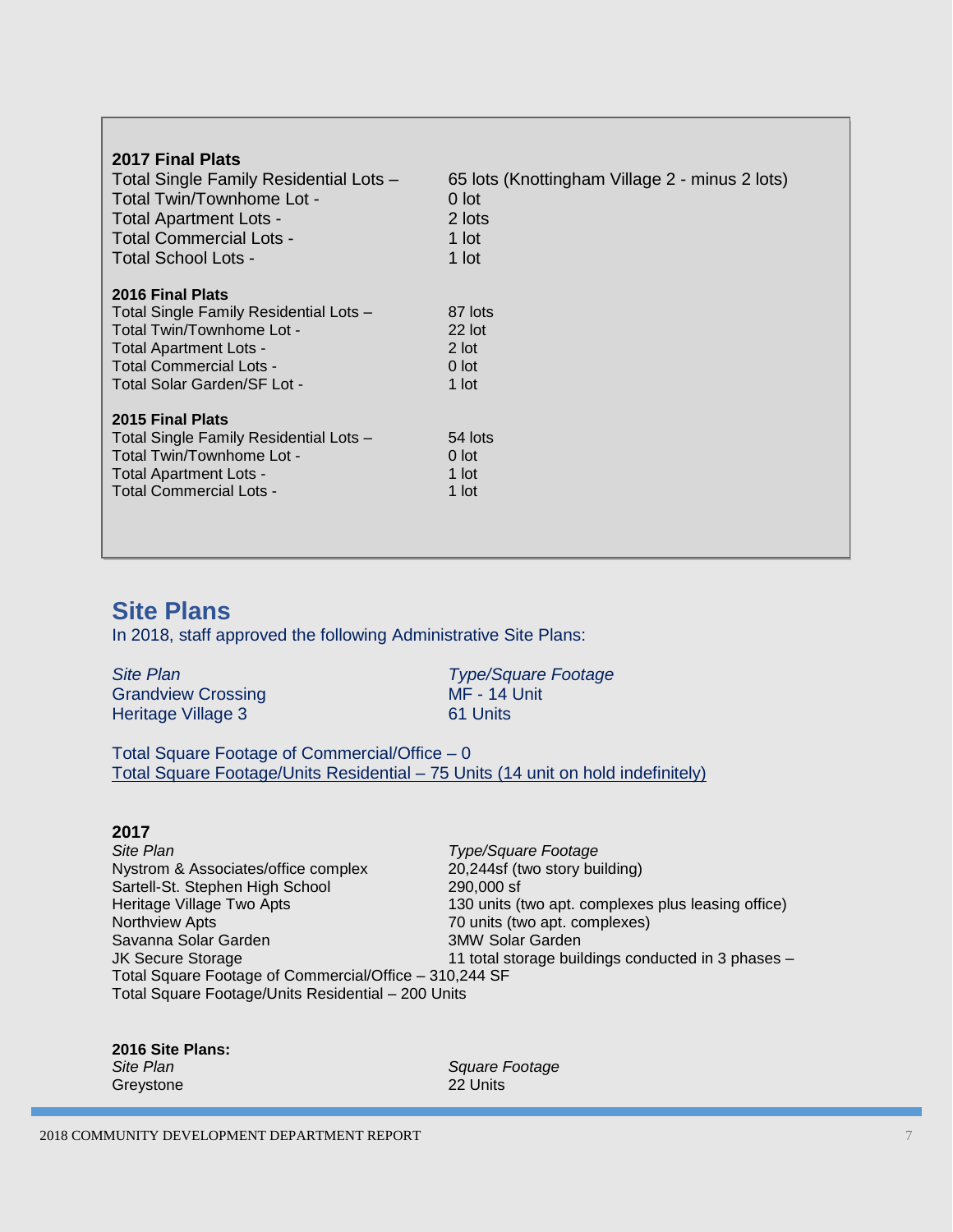JK Secure Storage NA Pinecone Marketplace 15,480 Community Center Total Square Footage of Commercial/Office – 15,480 SF Total Square Footage/Units Residential – 22 Units

#### **2015 Site Plans**

*Site Plan Square Footage*  Grandview Crossing 124 Units Kwik Trip 9,000 sf Total Square Footage of Commercial/Office – 9000 SF Total Square Footage/Units Residential – 124 Units

#### **2014 Site Plans**

*Site Plan*  Victory Apartments Legends of Heritage Pinecone Vision Trinity Logistics Chateau Waters Total Square Footage of Commercial/Office – 6,490 SF Total Square Footage/Units Residential – 144,425 SF and 94 Units

### **FINAL PLATTED VACANT RESIDENTIAL LOTS**

By year-end, there was an estimated **138\*** vacant platted single-family detached residential lots compared to 198 in 2017, 218 in 2016, 220 in 2015, 362 in 2013 and 443 in 2012. \*Does not include unrecorded final plats from 2017

### **ANNEXATIONS**

| <b>2018 Annexations</b><br><b>ROW</b>            | Acres<br>1.72         | Persons              |
|--------------------------------------------------|-----------------------|----------------------|
| <b>2017 Annexations</b><br>389 15th Street North | <b>Acres</b><br>.47   | <b>Persons</b>       |
| <b>2016 Annexations</b><br>$\frac{1}{\sqrt{2}}$  | <b>Acres</b><br>49.03 | <b>Persons</b><br>12 |
| <b>2015 Annexations</b><br>O                     | <b>Acres</b>          | <b>Persons</b>       |
| <b>2014 Annexations</b>                          | <b>Acres</b><br>41.63 | <b>Persons</b>       |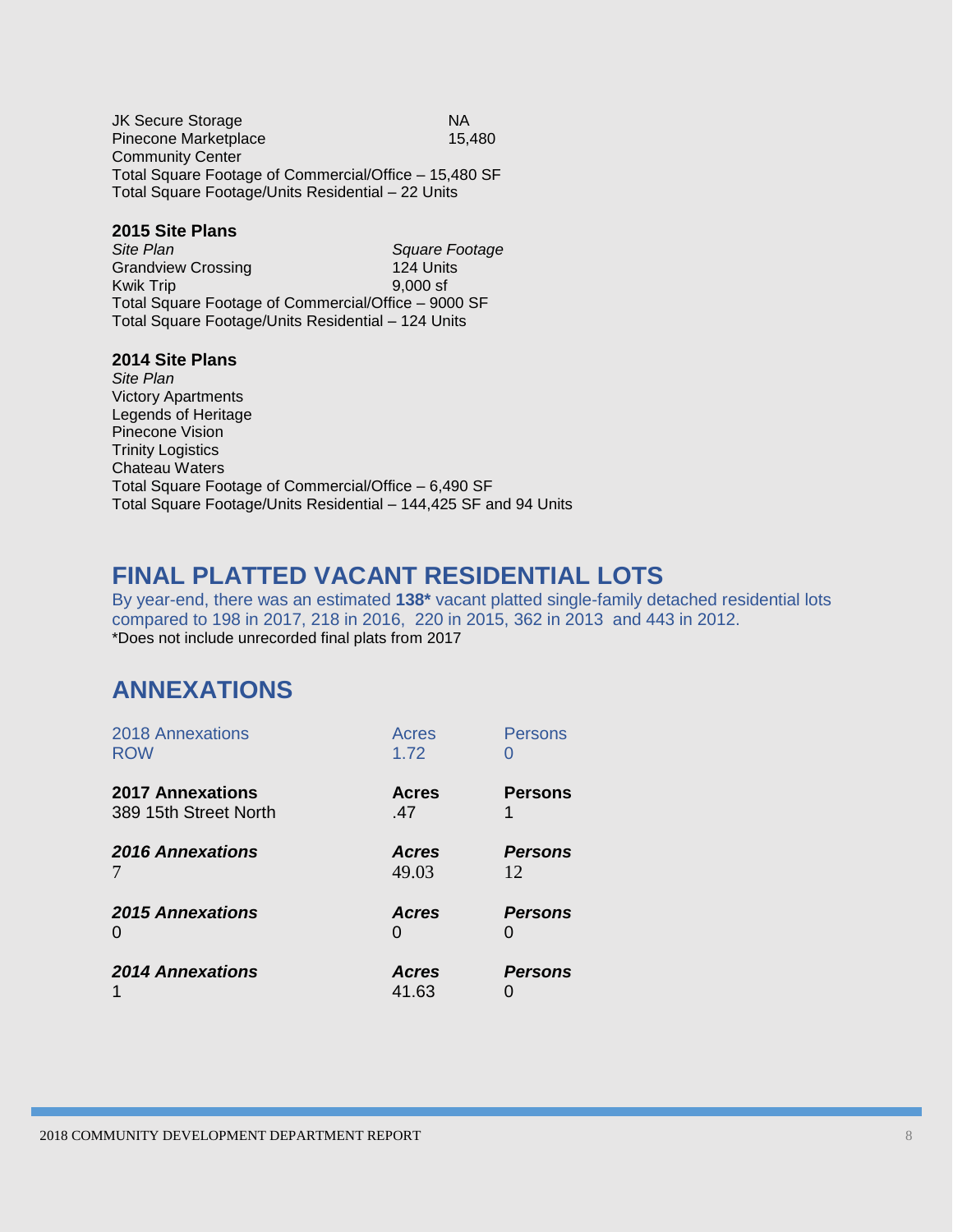### **Planning Projects/Activities**

#### **Comprehensive Plan Implementation**

#### See Appendix, Comprehensive Plan Annual Report

The Commissions and CVB reviewed and prioritized the goals and strategies identified within the 2016 comprehensive plan. A joint meeting of the Council, Commissions and CVB was held in the spring to discuss the results. The results of the prioritized goals and strategies assisted staff and the Council on future decision-making and was excellent opportunity to implement the adopted comprehensive plan while involving members of the City's advisory boards.

#### **Student Liaison**

In order to involve more youth in City related activities, we received applications from the Sartell High School from students interested in joining the Planning Commission as a student liaison. This non-voting member is able to take part in the discussion of various land use related topics. The sophomore was selected to serve through May 2019.

#### **National Pollution Discharge System (NPDES)**

The Planning Department administers with the assistance of the Public Works and Building Departments with the National Pollution Discharge Elimination System (NPDES) program. The NPDES Phase II program is a federally mandated program established by the Environmental Protection Agency (EPA) to implement and maintain storm water management activities through a permitting mechanism in the City of Sartell. The permit requires the City to incorporate six minimum control measures into a storm water pollution prevention plan (SWPPP), which also needs to be updated on a yearly basis. Those six control measures include Public Education and Outreach, Public Participation/Involvement, Illicit Discharge Detection, and Elimination, Construction Site Runoff Control, Post-Construction Runoff Control, and Pollution Prevention/Good Housekeeping. These measures are expected to result in significant reductions of pollutants discharged into receiving water bodies.

#### **Ordinance research**

- Small Cell/Telecommunication Towers.
- Planning Commission Requirements
- Alternative Energy Sources
- Dwelling Units
- Home Occupations
- Planned Landscapes (Native Plantings)
- Right-of-Way (Small Cell)

#### **Greensteps Program**

Continue to enter information into our profile and get closer to becoming Step 3. Have added at least five additional best practices and updated 19 actions.

#### **Legislative Work**

Planning staff testified on several occasions on the need for additional transportation funding including a specific transportation funding request. This request includes funding to complete the construction of a regional roadway corridor known as the 50<sup>th</sup> Avenue South Project which includes 23rd Street South and 50th Avenue.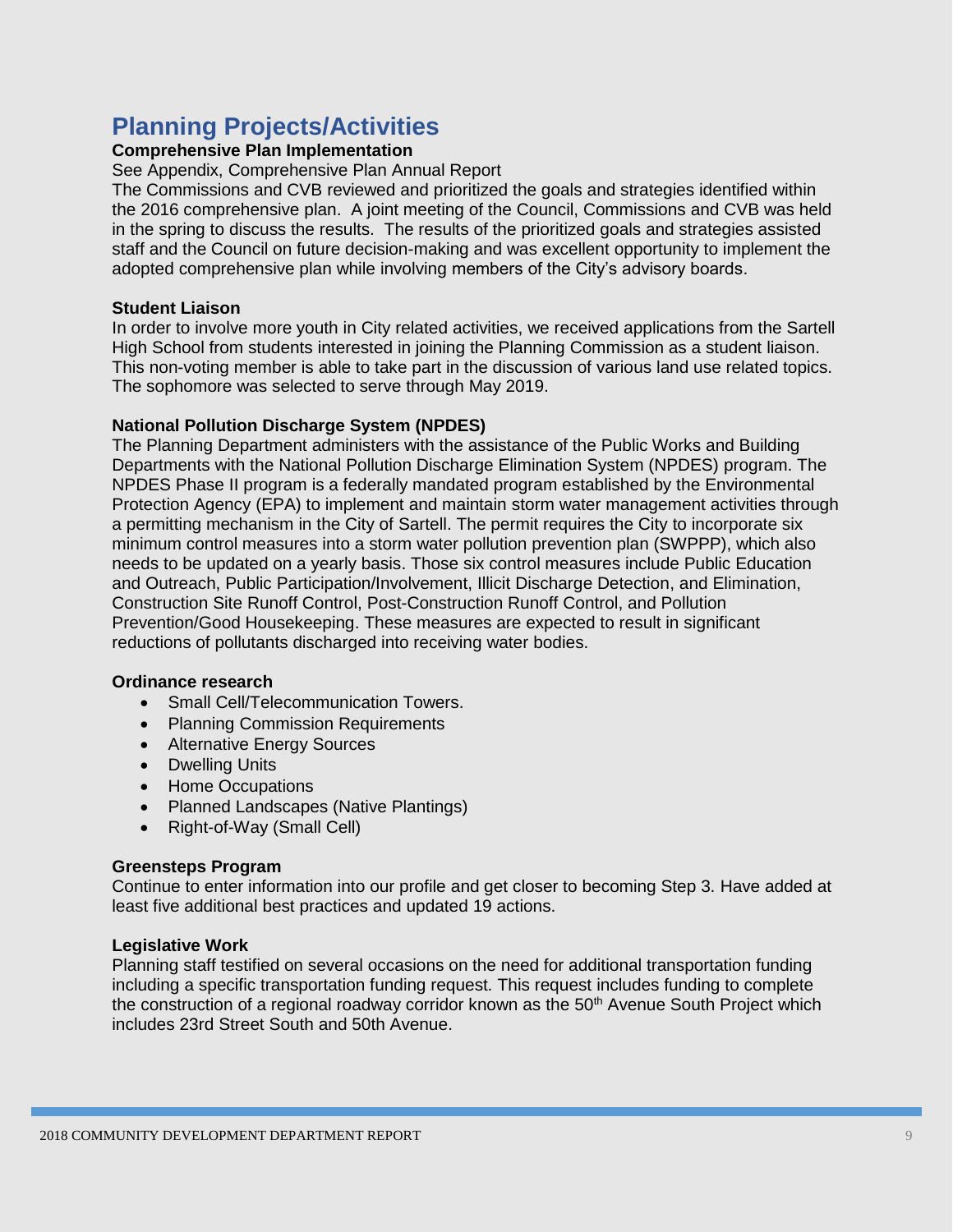#### **Land Use Signs**

In addition to the required public notice requirements, new "Land Use Notice" signs have been



used on properties, which have submitted a land use application. These signs are 24" x 18" in size and are movable. In the first several months that we have been using the signs, we have received many phone calls with questions about the proposed land use applications. We feel it has been a positive experience and will continue to the land use sign notifications into the near future.

#### **Website Update Process**

The City has hired Dayta complete a full website update, which included professional video and photography

services. As part of the of the website update, having a branding and logo standard will also be developed. The new website will be mobile friendly, an improvement from the current antiquated design.

#### **Native Plantings Workshop**

In partnership with Sauk River Watershed District and MN Native Landscapes, staff offered a class on Native Plants at City Hall on August 23rd. The class highlighted benefits of native plans, maintenance tips, and provided an overview on the current native plants ordinance.

#### **Americans with Disabilities Act (ADA) Transition Plan**

The City had begun work on a mandated ADA Transition Plan in 2018. The plan will contain findings and recommendations based on a review of accessibility within the public right-of-way, city-owned building facilities and programs, services, activities, and events the City provides. As part of the drafting of the plan, an ADA Coordinator has been assigned to oversee compliance with the plan when it is adopted and serve as the first point of contact for resident concerns/questions. The transition plan is expected to be reviewed by 2019.

#### **Website Update**

Staff will be meeting with Dayta Marketing the week of September 14th to initiate the city website update. Also occurring in the next few weeks - some professional photos and videos will be completed for inclusion into the new website.

#### **Sartell Newsletter**

The City, in partnership with Rengel Printing, continues to provide information for the newsletters that go out to homes in Sartell three times each year. In 2019, that number will increase to four times a year. The content includes department information, development updates, and City Council/Commission decisions (along with other timely community

#### **Eagle Scout Projects**

Staff had worked with two Eagle Scouts on projects within the City's parks. One project involved the construction of two swinging benches within the Sauk River Regional Park. The second project consisted of the development of three free-standing little libraries to be placed in our regional parks. The Eagle Scouts were responsible for fundraising or soliciting donations for the materials, along with the construction and installation of the projects as part of their roles and responsibilities.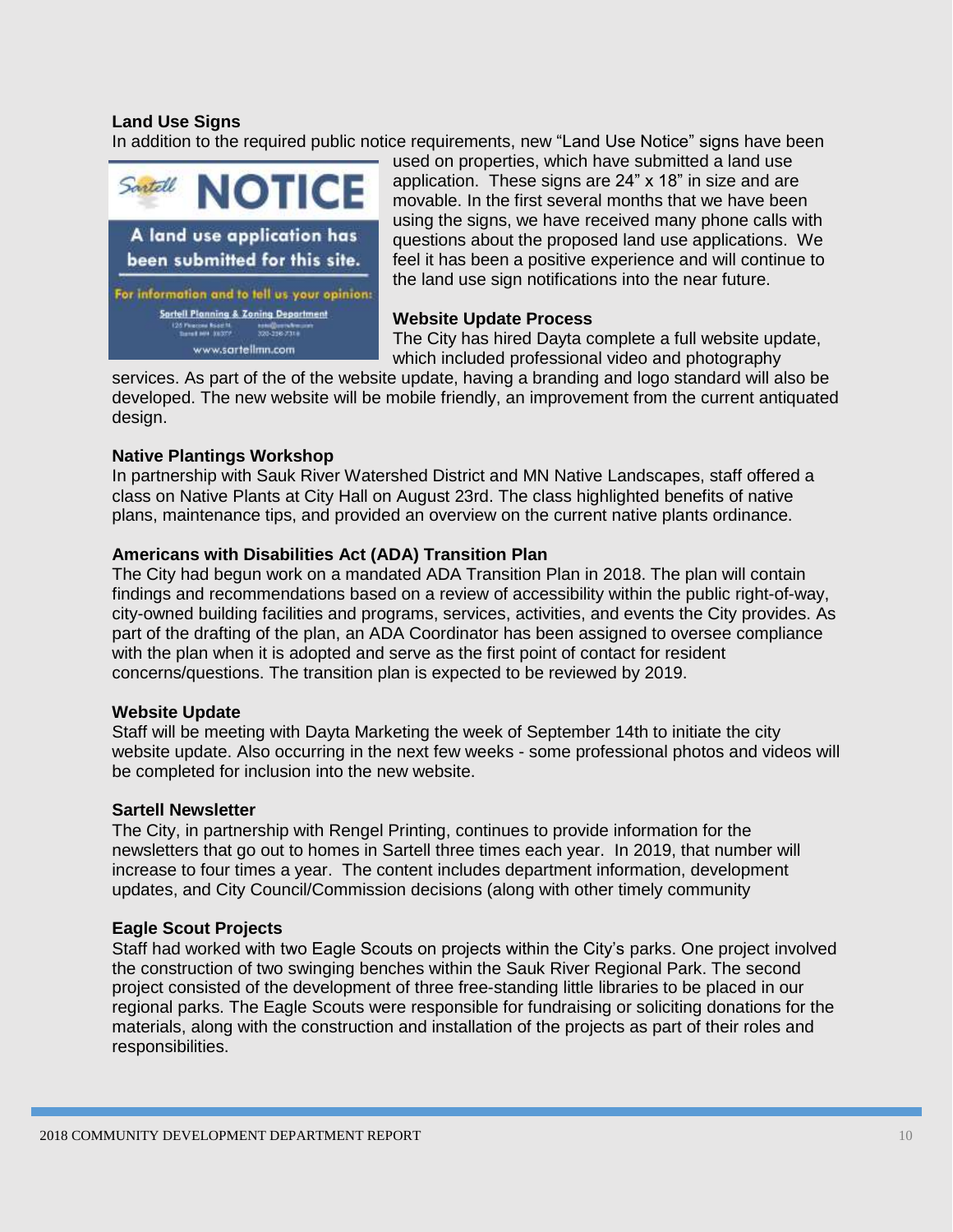

#### **Bike to School Celebration Event**

A very successful Bike to School event was held at Lion's Park along with multiple partners (Metro Bus, SHIP, The Water's Church, APO, Sartell Lions, Revolution, Centracare, Sartell/St. Stephen Schools, Sartell Chamber along with the assistance of the Sartell Fire and Police Departments). Walmart donated two bikes as giveaways. Nearly 300 people participating in the event (over 280 hot dogs were served).

#### **Complete Streets Policy**

Staff explored and worked with area partners in the creation of a complete streets policy which was adopted by the City Council in 2018. A complete streets policy voluntarily directs staff and developers to design the areas within the rights-ofway for alternative transportation options (biking for example). While the City identifies many components of a

complete streets policy within our Subdivision ordinance and during our improvement design, there are a few other considerations that the policy may advise (but are not required), so a policy was advisable.

#### **Adopt a Road**

The City continues to get inquiries to adopt a city street. As of the end of 2018, 10 sections of Sartell roadways have been adopted by Sartell residents or businesses!

#### **Affordable Housing Event**

Staff continues to attend meetings discussing regional efforts in identifying opportunities and processes for the creation of affordable/workforce housing.

#### **Housing Report**

As part of the comprehensive plan implementation, staff completed a land use consumption report in 2018, in particular as it relates to residential development (single family to multifamily) and some updated projections on proposed densities and housing needs. The report was intended to be a housing plan but rather a snapshot of the City's historical and current residential building activity. This project was be done internally, except some GIS assistance.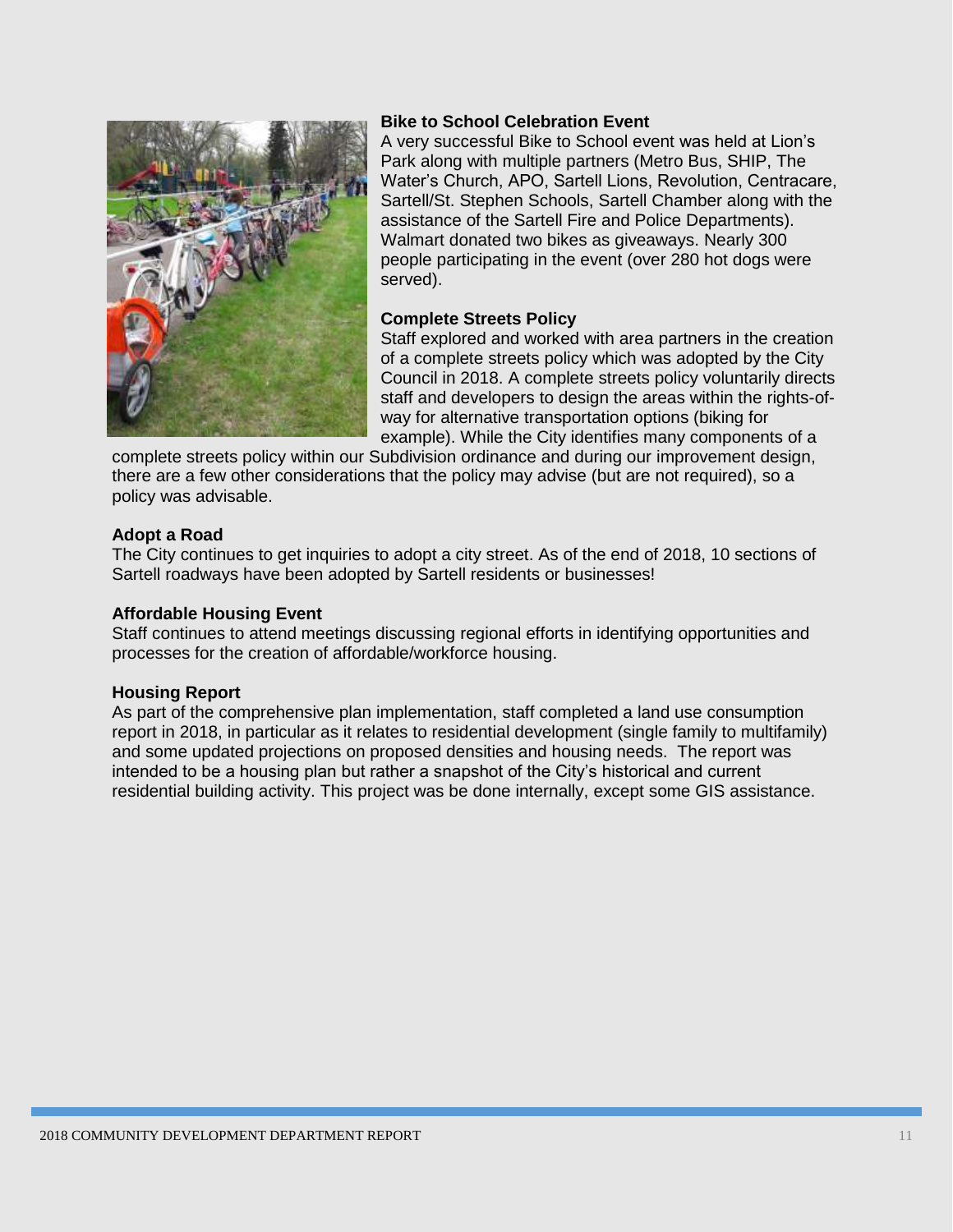### **Building Inspections Activity**

| <b>2018 Building Permits</b>                                                                                    |                                         |
|-----------------------------------------------------------------------------------------------------------------|-----------------------------------------|
| New Single Family Homes -                                                                                       | 61 Permits                              |
| New Single Family Value -                                                                                       | \$17,604,800.00                         |
| <b>Single Family Alterations -</b>                                                                              | 327                                     |
| <b>Single Family Alterations Value</b>                                                                          | \$2,199,795.00                          |
| Manufactured Home Install                                                                                       | \$105,000.00 (11)                       |
| New Multi-Family Housing -                                                                                      | 4                                       |
| <b>Existing Multi-Family Housing Alterations -</b>                                                              | 13                                      |
| New Multi-Family Value -                                                                                        | \$7,000,000.00                          |
| New Commercial-                                                                                                 |                                         |
| New Commercial Value -                                                                                          | \$350,000.00                            |
| <b>Commercial Expansions/Alterations -</b>                                                                      | 32                                      |
| <b>Commercial Expansions/Alterations Value</b>                                                                  | \$6,702,500.00                          |
| <b>Combined Building Permit Valuation Totals</b>                                                                | \$35,094,012.00                         |
| Combined Permit Total (mechanical and plumbing)<br><b>Fire Protection Permit Total</b><br><b>Zoning Permits</b> | \$3,328,665.00<br>\$1,216,487(44)<br>78 |
| <b>Combined Total Permits</b>                                                                                   | \$39,639,169.00                         |
| Average Valuation for Single Family (construction) -                                                            | \$288,603.00                            |

#### **2017 Building Permits**

| New Single Family Homes -                          | 45 Permits       |
|----------------------------------------------------|------------------|
| New Single Family Value -                          | \$11,990,500.00  |
| Single Family Alterations -                        | 301              |
| <b>Single Family Alterations Value</b>             | \$2,199,795.00   |
| New Multi-Family Housing -                         | 3                |
| <b>Existing Multi-Family Housing Alterations -</b> | 8                |
| New Multi-Family Value -                           | \$21,361,790.00  |
| New Commercial-                                    | 68               |
| New Commercial Value -                             | \$68,145,200.00  |
| Commercial Expansions/Alterations -                | 24               |
| <b>Commercial Expansions/Alterations Value</b>     | \$5,948,516.00   |
| Education                                          | \$30,000,000.00  |
| Combined Permit Total (mechanical and plumbing)    | 542              |
|                                                    | \$2,169,745.00   |
| Fire Protection Permit Total -                     | \$344,520.00     |
| <b>Total Building Permit Valuation Totals</b>      | \$112,319,078.90 |

Average Valuation for Single Family (construction) - \$266,455.56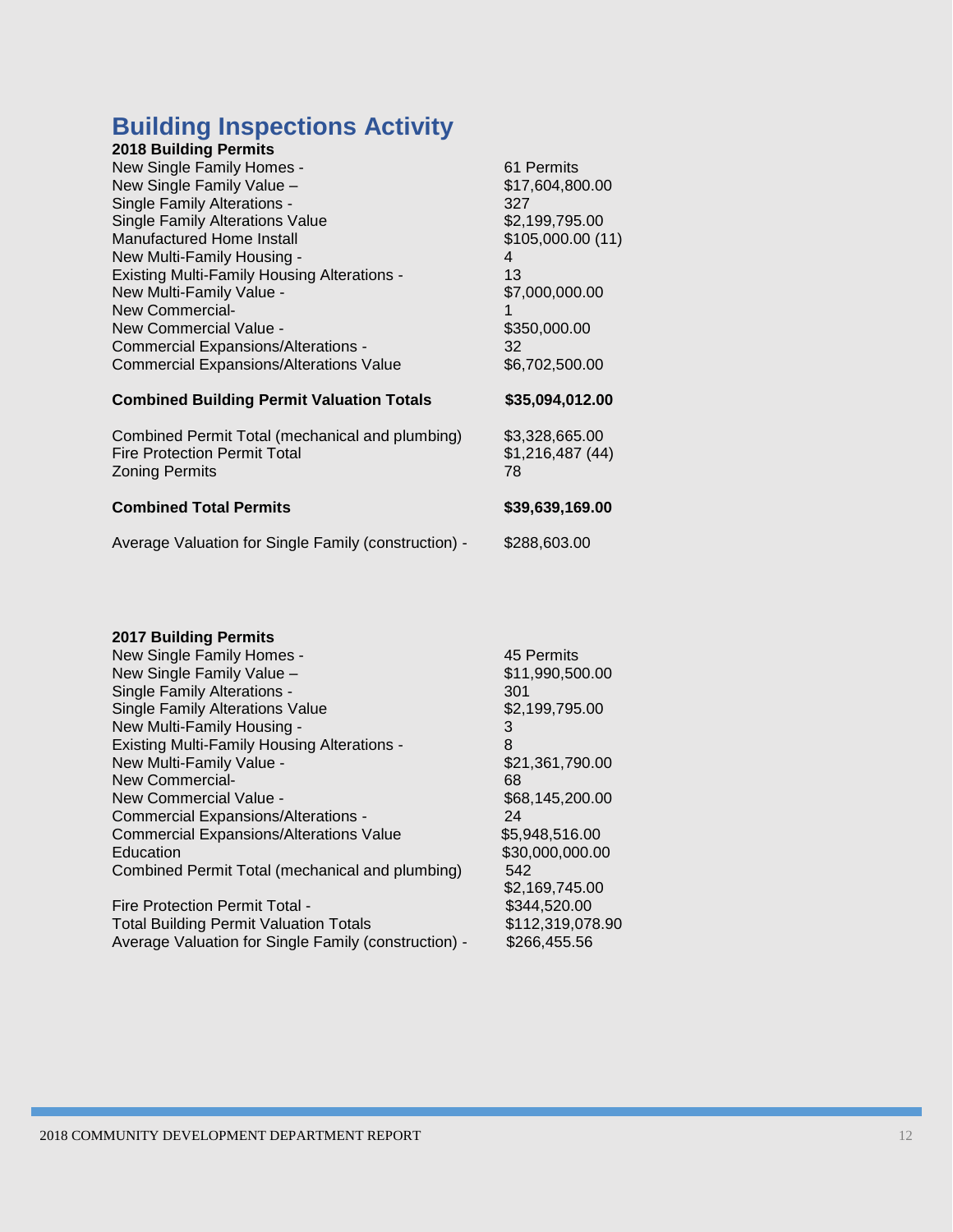#### **2016 Building Permits**

| New Single Family Homes -                            | 73 Permits      |
|------------------------------------------------------|-----------------|
| New Single Family Value -                            | \$18,785,700.00 |
| Single Family Alterations -                          | 184             |
| <b>Single Family Alterations Value</b>               | \$2,348,617.00  |
| New Multi-Family Housing -                           | 4 Permits       |
| <b>Existing Multi-Family Housing Alterations -</b>   | 8 Permits       |
| New Multi-Family Value -                             | \$15,295,829.18 |
| New Commercial-                                      | 9               |
| New Commercial Value -                               | \$10,295,800.00 |
| <b>Commercial Expansions/Alterations -</b>           | 29 Permits      |
| Commercial Expansions/Alterations Value -            | \$2,223,635,00  |
| Combined Permit Total (mechanical and plumbing)      | \$2,362,085.00  |
| Fire Protection Permit Total -                       | \$620,742.00    |
| <b>Total Building Permit Valuation Totals</b>        | \$51,932,408.18 |
| Average Valuation for Single Family (construction) - | \$257,338.36    |

#### **2015 Building Permits**

| New Single Family Homes -                            | 62 Permits      |
|------------------------------------------------------|-----------------|
| New Single Family Value -                            | \$13,850,350.00 |
| New Multi-Family Housing -                           | 2 Permits       |
| New Multi-Family Value -                             | \$28,394,900.00 |
| New Commercial-                                      |                 |
| New Commercial Value -                               | \$250,000.00    |
| Commercial Expansions/Alterations -                  | 26 Permits      |
| Commercial Expansions/Alterations Value -            | \$1,860,190.00  |
| Other Building -                                     | \$2,022,900.00  |
| <b>Total Building Permit Valuation Totals</b>        | \$46,378,340    |
| Average Valuation for Single Family (construction) - | \$223,392       |

#### **2014 Building Permits**

| New Single Family Homes -                            | 73 Permits   |
|------------------------------------------------------|--------------|
| New Single Family Value -                            | \$17,215,700 |
| New Multi-Family Housing -                           | 0 Permits    |
| New Multi-Family Value -                             | \$0.00       |
| New Commercial-                                      | 19           |
| New Commercial Value -                               | \$4,910,421  |
| <b>Commercial Expansions/Alterations -</b>           | 22 Permits   |
| Commercial Expansions/Alterations Value -            | \$1,515,200  |
| Average Valuation for Single Family (construction) - | \$235,831    |

#### **2013 Building Permits**

| New Single Family Homes -                            | 71 Permits      |
|------------------------------------------------------|-----------------|
| New Single Family Value -                            | \$16,172,570.00 |
| New Multi-Family Housing -                           | 2 Permits       |
| New Multi-Family Value -                             | \$11,819,000.00 |
| <b>New Commercial-</b>                               | 10              |
| New Commercial Value -                               | \$2,307,749.00  |
| <b>Commercial Expansions/Alterations -</b>           | 29 Permits      |
| Commercial Expansions/Alterations Value -            | \$9,495,215.00  |
| Average Valuation for Single Family (construction) - | \$227,782       |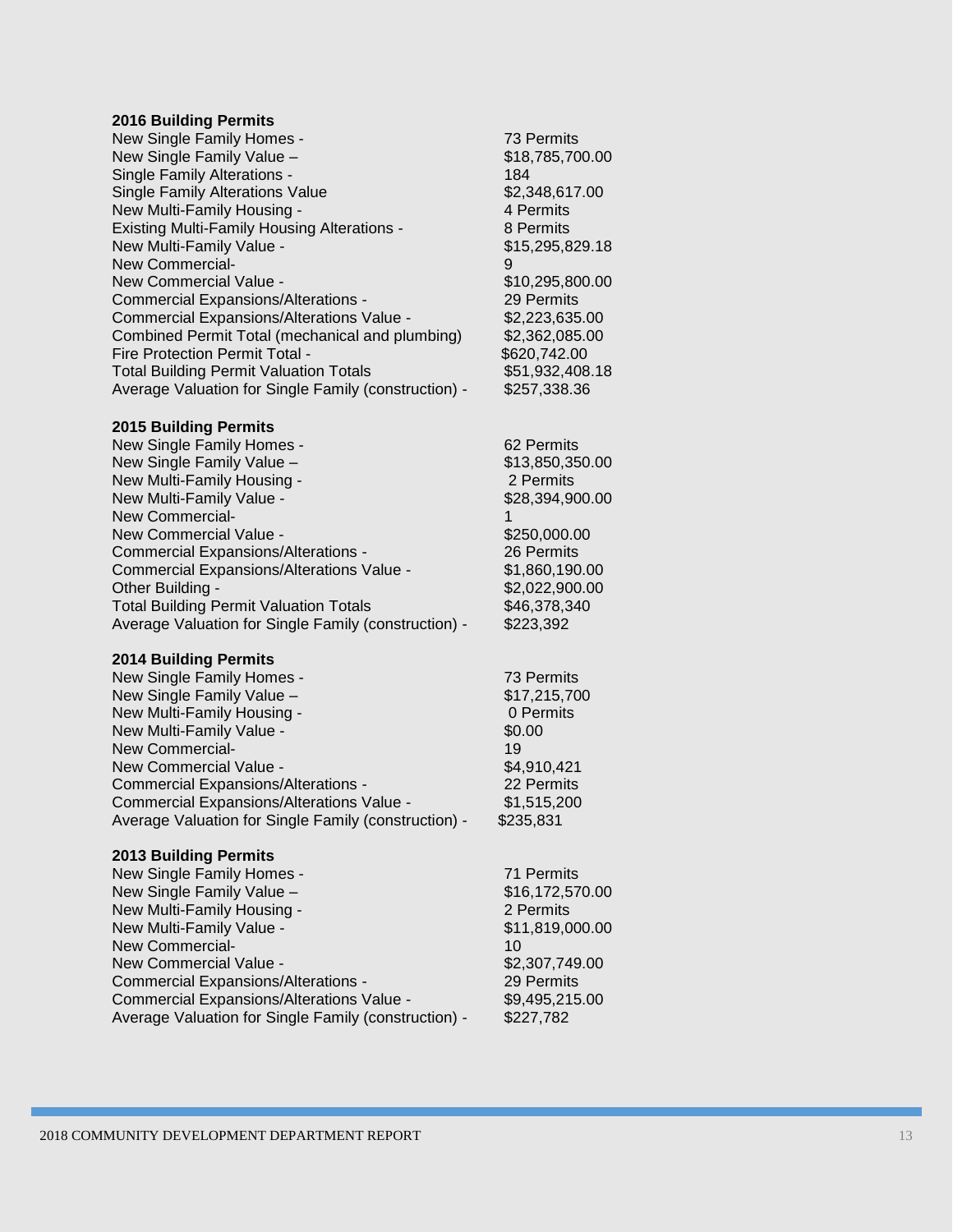# **2018 Building Inspections and Top Builders**

|                                 | 2018           | 2017              | 2016                  | 2015           | 2014 |
|---------------------------------|----------------|-------------------|-----------------------|----------------|------|
| <b>Inspections</b>              |                |                   |                       |                |      |
| <b>Building &amp; Zoning</b>    | 2361           | 2476              | 2196                  | 2124           | 2180 |
|                                 |                |                   |                       |                |      |
| <b>Fire Inspections</b>         |                |                   |                       |                |      |
| <b>Existing Building Safety</b> |                |                   |                       |                |      |
| Inspections                     | 338            | 205               | 118                   | 147            | 145  |
| <b>Rental Inspections</b>       |                |                   |                       |                |      |
|                                 | 2823           |                   |                       |                |      |
| Number of units certified       |                | 2592              | 2444                  | 2362           | 2354 |
| <b>TOTAL INSPECTIONS</b>        | 5522           | 5273              | 4758                  | 4633           | 4679 |
|                                 |                |                   |                       |                |      |
| <b>Active Single Family</b>     |                |                   |                       |                |      |
| <b>Builders</b>                 |                |                   |                       |                |      |
| <b>Wollak Construction</b>      | 11             | Werschay          |                       | 2              |      |
| <b>Custom Dream Homes</b>       | 9              | <b>HBC</b>        |                       | $\overline{2}$ |      |
| <b>Berscheid</b>                | 8              |                   | <b>Heritage Homes</b> | $\overline{2}$ |      |
| Dean Croat                      | $\overline{7}$ | <b>Schnettler</b> |                       | 1              |      |
| <b>Avalon Homes</b>             | 6              |                   | Schnettler/Benning    | 1              |      |
| <b>Woodland Homes</b>           | 4              | <b>Noble</b>      |                       | 1              |      |
| <b>Infinity Homes</b>           | 3              | HO                |                       | 1              |      |
| <b>Lumber One</b>               | 3              |                   |                       |                |      |
|                                 |                |                   |                       |                |      |

#### For Comparison (building permits only)

| <b>2018 Building Permits</b> | 433  | \$35,094,012.00  |
|------------------------------|------|------------------|
| <b>2017 Building Permits</b> | 398  | \$109,804,811.40 |
| <b>2016 Building Permits</b> | 399  | \$48,949,581.18  |
| <b>2015 Building Permits</b> | 354  | \$46,378,340.00  |
| <b>2014 Building Permits</b> | 433  | \$26,091,181.00  |
| <b>2013 Building Permits</b> | 497  | \$42,299,895.00  |
| <b>2012 Building Permits</b> | 955  | \$35,881,535.00  |
| <b>2011 Building Permits</b> | 758  | \$18,584,310.00  |
| 2010 Building permits        | 382  | \$22,059,167.00  |
| <b>2009 Building Permits</b> | 460  | \$66,867,053.00  |
| <b>2008 Building Permits</b> | 897  | \$32,852,276.00  |
| <b>2007 Building Permits</b> | 2559 | \$42,426,058.79  |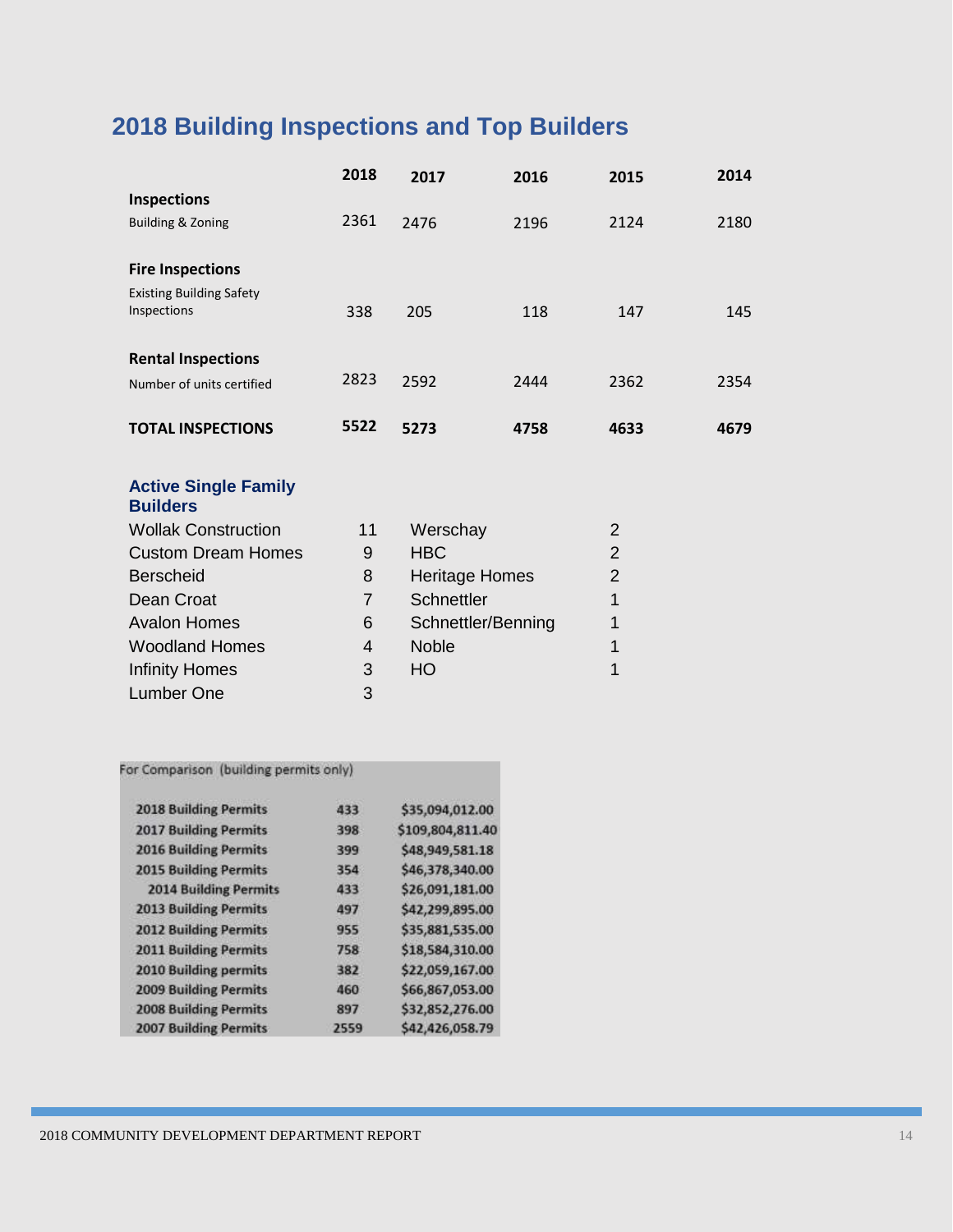### **CITY OF SARTELL ECONOMIC DEVELOPMENT ACTIVITIES**

**Economic Development Commission:**

Anna Gruber Joe Bergstrom (April) Mike Schoenecker Bruce Stainbrook Ben Drewes David Switzer Jeff Kolb Mark Osendorf Julie Whitney

#### **The mission of the Sartell Economic Development Commission:**

To promote Sartell as a viable place to start, expand, relocate or retain business to provide the potential for profitable growth. The Economic Development Commission will assist the City Council in policy-making decisions, which continue to create a community, which offers a high quality of life for employers, employees, and residents to live and raise their families.

#### **Activities**

#### **1. Economic Development Commission Retention Visits**

The EDC completed the following retention visits in 2018:

- Edgewater Assisted Living
- DeZurik
- Opportunity Matters
- Ferche Development
- Kwik Trip
- New Horizon Daycare
- Chateau Waters
- Sartell Pediatrics
- Reker Construction
- Blueline Bar and Grill Sartell
- Sartell-St. Stephen School District

#### **2. Business Survey**

The business survey was released mid-August and October via email, with versions mailed to Sartell businesses in October. Results of the survey was shared in 2019 with the EDC during (along with the Council in February).

#### **3. Marketing Materials**

The EDC provided input on marketing materials or presentations as needed, for various projects/areas throughout the City.

#### **4. Opportunity Zones Support**

The EDC supported staff's efforts to pursue an Opportunity Zones in Sartell. Sartell was considered ineligible for this designation due to our inability to meet the low-income guidelines as required in this program. However, there was a provision which allows the Governor to include census tracts that are contiguous with an eligible census tract (Sauk Rapids).